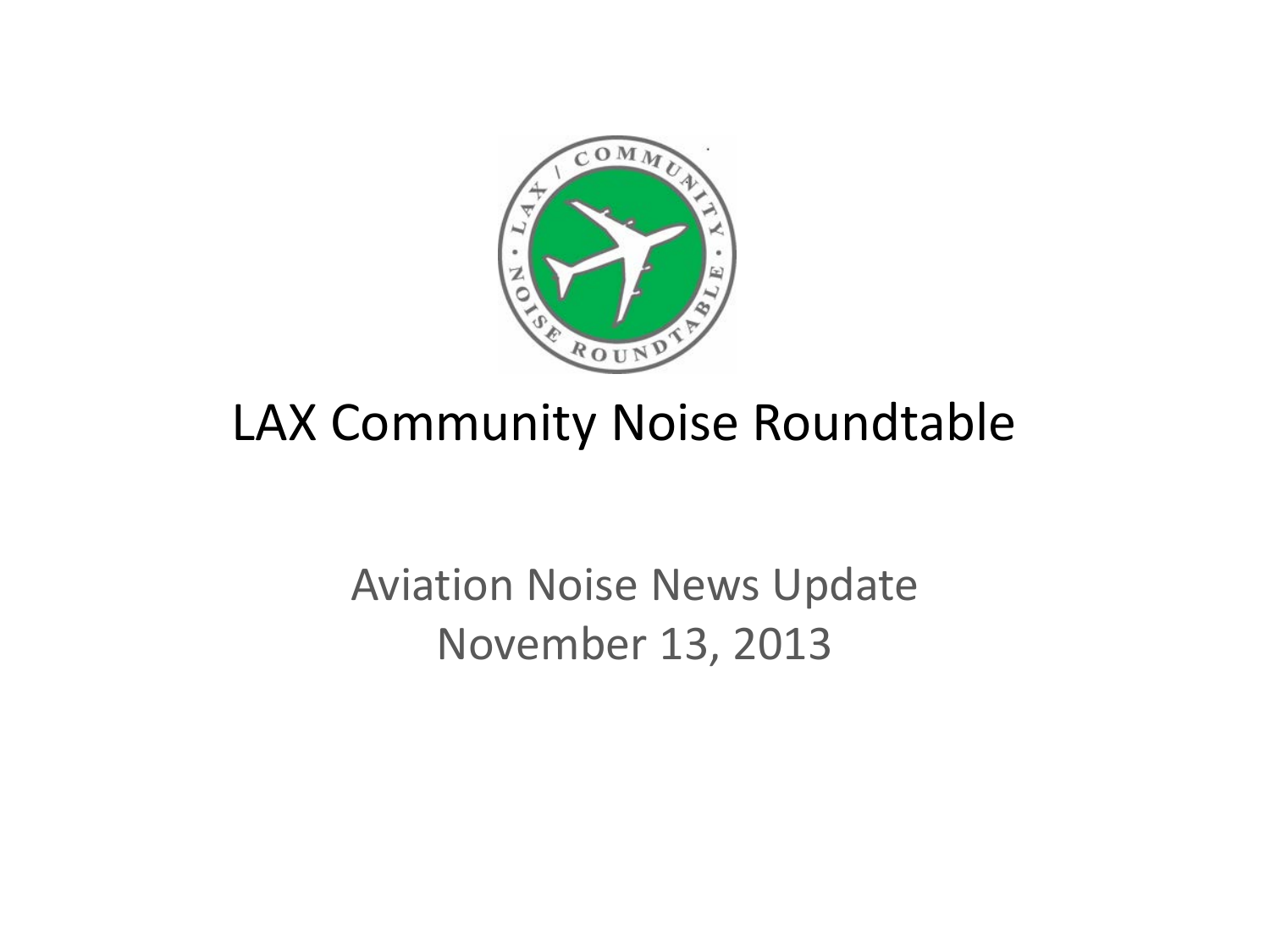

- **The co-chair of the NextGen Advisory Committee (NAC) has refuted the assertion by a former FAA attorney that the method of CATEX 2 is "legally indefensible"**
	- CATEX 2 statute states that what constitutes a measureable reduction in noise on a "per flight basis" is to be made "in the determination of the Administrator"
- **Former FAA Attorney Steven Taber argued that the task group's assumption that it could use language in a Conference Report on the FAA Reauthorization Act to replace language in the legislation is not legally defensible**
	- The method is currently under FAA review and allows the agency to use its DNL metric to determine if RNAV/RNP procedures can be given a categorical exclusion
	- CATEX 2 is an "important, technically and legally sound way forward in implementing the direction of Congress to facilitate approval of new procedures under NextGen," said Nancy Young, co-chair of the NAC.
	- Taber has spoken to several parties interested in challenging the NAC Task Group's method
- **Among many points, Young asserted that the measurement of noise on a "per flight" basis based on single events is nonsensical** 
	- "There is no single event noise level that occurs during the course of any flight, but a multitude of noise events that cannot rationally be measured without the use of averaging."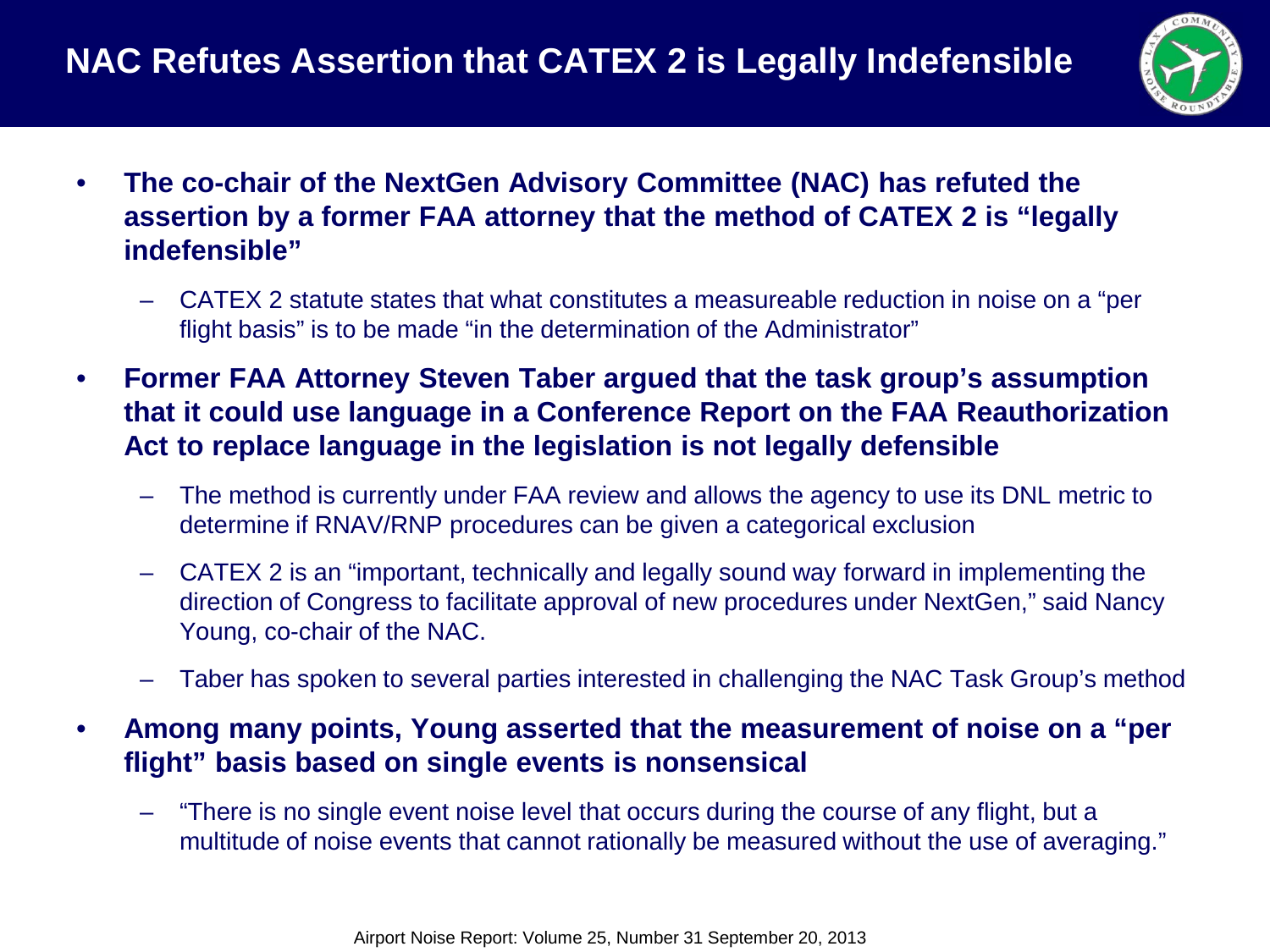

- **The FAA launched a new initiative for research conducted by the University of Pennsylvania focusing on the impact of aircraft noise on sleep**
	- Chronic sleep disturbance is associated with a multitude of health issues including high blood pressure, diabetes, and depression
	- It is not understood how much aircraft noise impacts sleep in communities around airports, and how those disturbances due to aircraft noise compares with other issues including other noise sources, weight, age, and stress
	- Penn's research is led by Dr. Mathias Basner, Assistant Professor of Sleep and **Chronobiology**
- **By combining the resulting sleep disturbance models with noise prediction tools, the University hopes to show potential awakening patterns in communities for a wide range of airports and air traffic scenarios**
	- Basner notes that research efforts have lagged in the U.S. on the effects of aircraft noise on sleep
- **The FAA is funding this study along with other environmental studies through the Centers of Excellence led by Washington State University**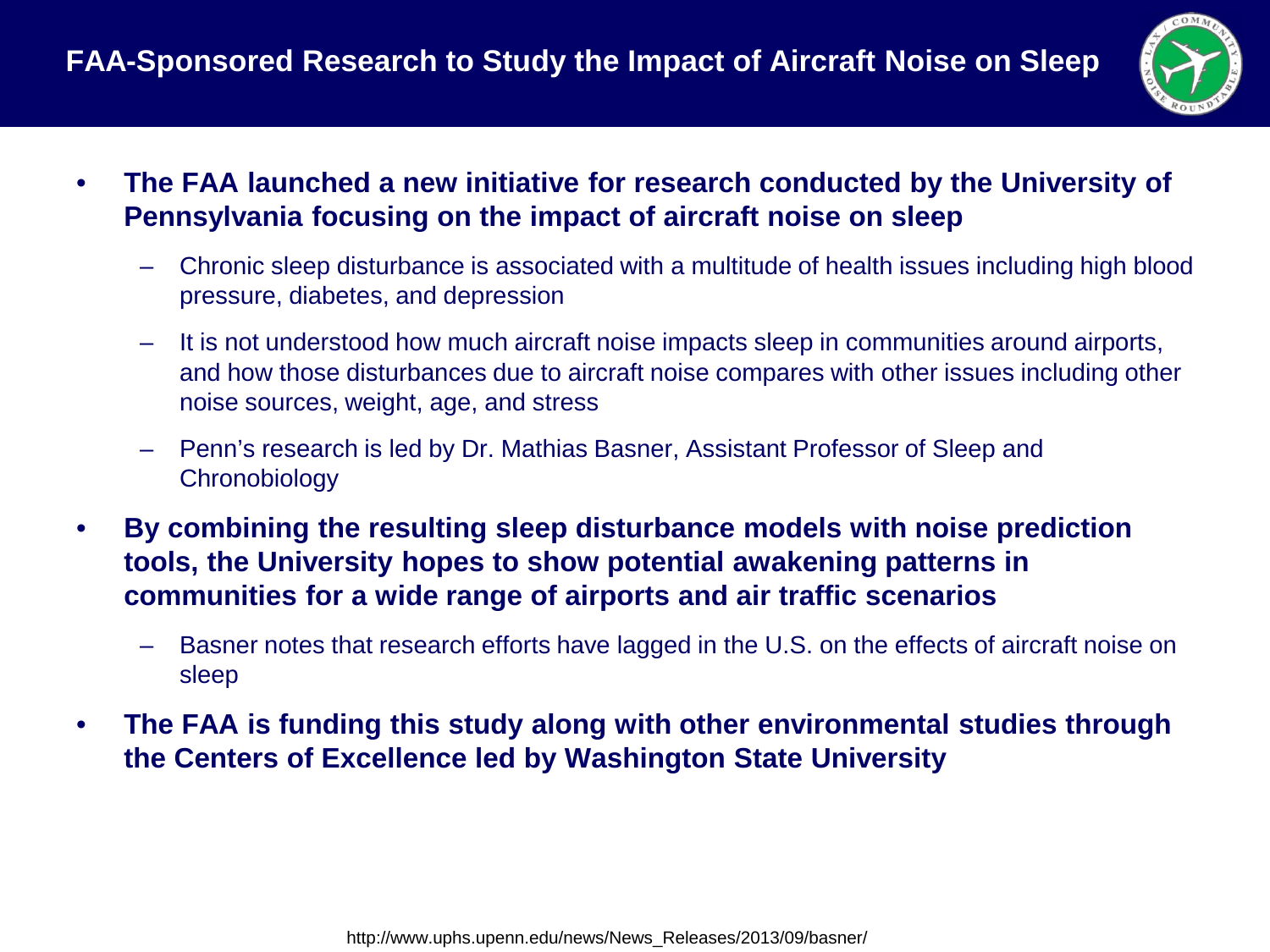

- **Comments on a final rule that bans the operation of early stage jets under 75,000 lbs. in the U.S. at the end of 2015 have not persuaded the FAA to amend the rule**
	- The FAA solicited comments on its July 2, 2013 final rule banning stage 1 and 2 aircraft under 75,000 lbs.
	- The Airport Noise and Capacity Act of 1990 set the time frame for stage 1 and 2 aircraft above 75,000 lbs. to be phased out by December 31, 1999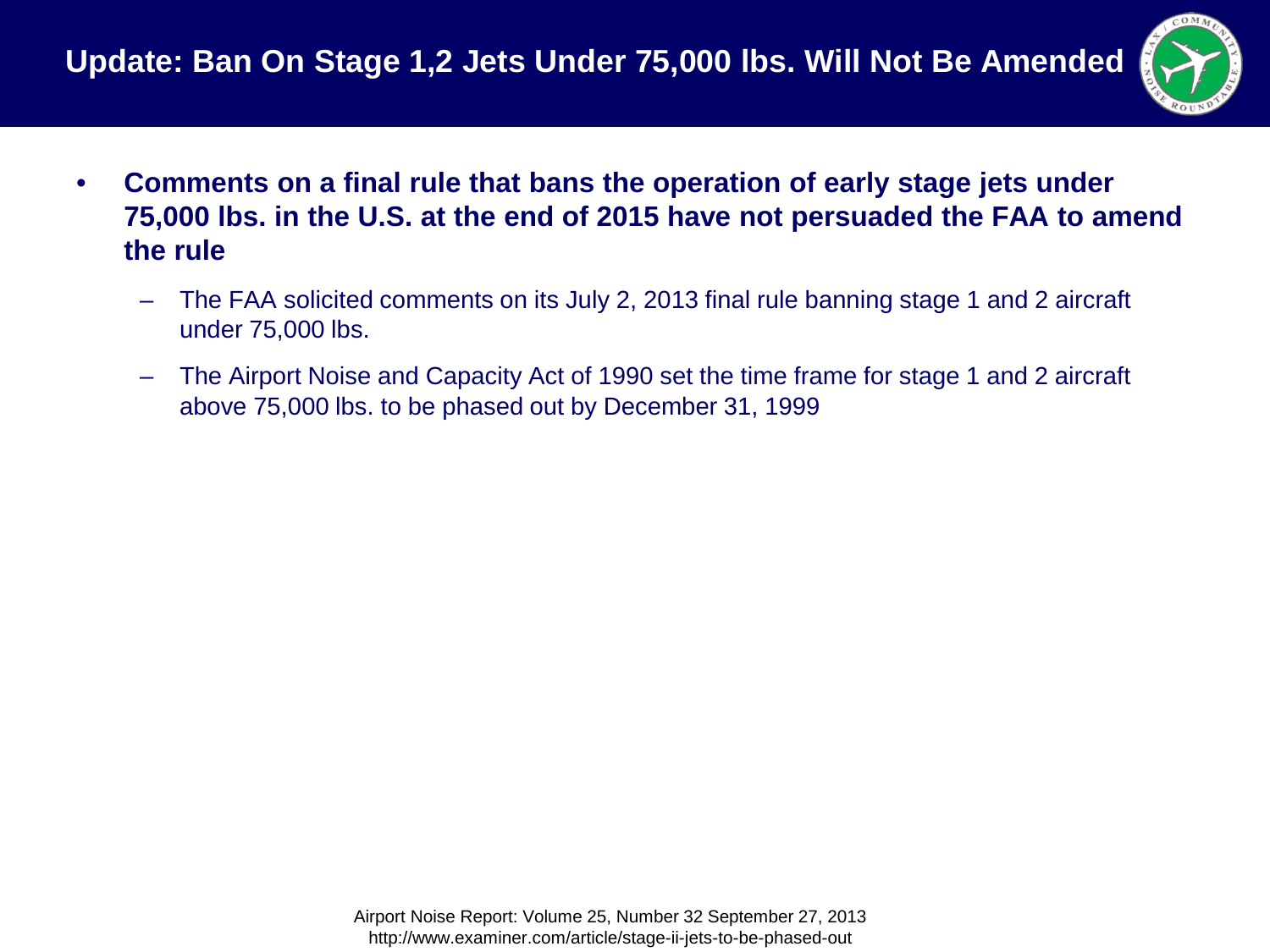### **Elected Officials Voice Support for Helicopter Relief Act**



- **Elected Congressional Representatives have requested the FAA provide a schedule for completing the next steps identified in the FAA's Report on the Los Angeles Helicopter Noise Initiative**
	- The initiative launched by the FAA was published in May 2013, and committed the FAA to undertake and support several actions including:
		- Evaluating existing helicopter routes and identify feasible modifications
		- Analyze whether helicopters could safely fly at higher altitudes
		- Develop and promote best practices and conduct outreach to increase pilot awareness
		- Explore a more comprehensive noise complaint system and continue collaborative engagement with communities and helicopter operators
- **The representatives are concerned that they have not yet seen measurable progress in implementing steps specified in the report published almost five months prior**
	- Representatives include: Feinstein, Boxer, Schiff, Waxman, Sherman, Bass, Hahn, Cardenas, and Lowenthal
- **The Mayor of Santa Monica, Pam O'Connor, also voiced her strong support for the L.A. Residential Noise Relief Act of 2013 (H.R.456/S.208)**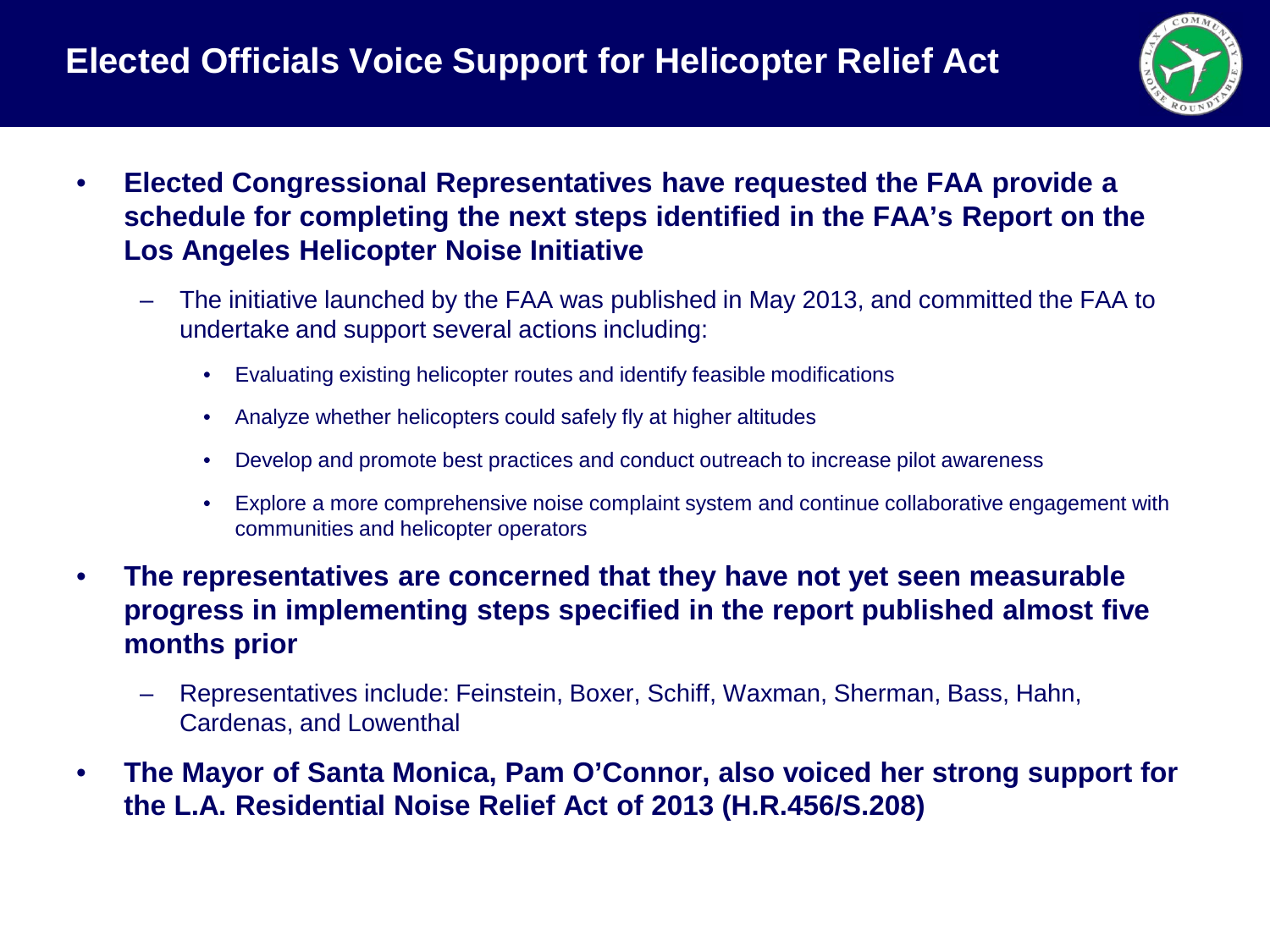

- **Lufthansa Airlines will modify 157 of its Airbus 320 series aircraft with vortex generators that reduces approach noise**
	- The Airbus aircraft create two undesirable tones on the underside of the wing by the pressure equalization vents for the fuel tanks similar to blowing air over the mouth of a bottle
	- Vortex generators are small vanes placed on aircraft wings that create a vortex disturbing the natural airflow around the wing, therefore preventing the noise
- **Measurements show that the vortex generators reduce the total noise generated by approaching aircraft by up to two (2) decibels**
	- The research was carried out by Lufthansa and the German Aerospace Center
	- The vortex generators can be fitted to Airbus 319, 320, and 321 aircraft that are already in service as well as new aircraft



Examples of Vortex Generators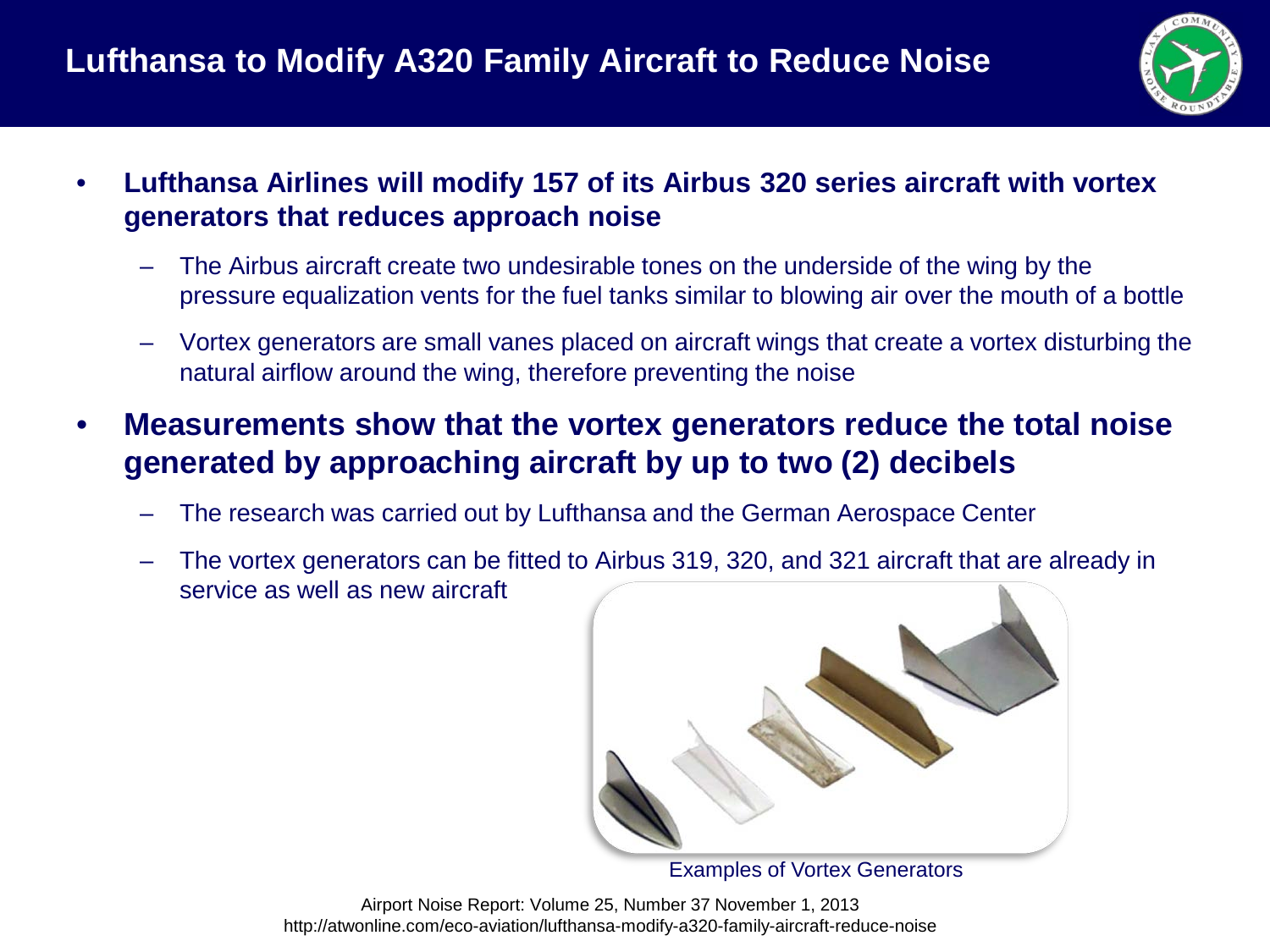

- **Researchers at the German Aerospace Center investigated the sources of noise inside the engine**
	- Researchers employed contactless laser metrology and microphones to do the research
	- "This is the first time the technology is being used to examine noise sources inside jet engines," says Andreas Schroder.
	- Testing was conducted on a specially equipped Airbus 320 using V2500 series engines
- **The lasers are enabling the team to pinpoint regions of turbulent flow that cause noise around the intake and exhaust areas**
	- Schroder says, "The surrounding microphones…provide the scientists with information about the noise levels to match the flow phenomena being visualized using laser light."
	- The measurements could give better understanding of where the noise in the engine is produced, and quieter engines will be able to be developed in the future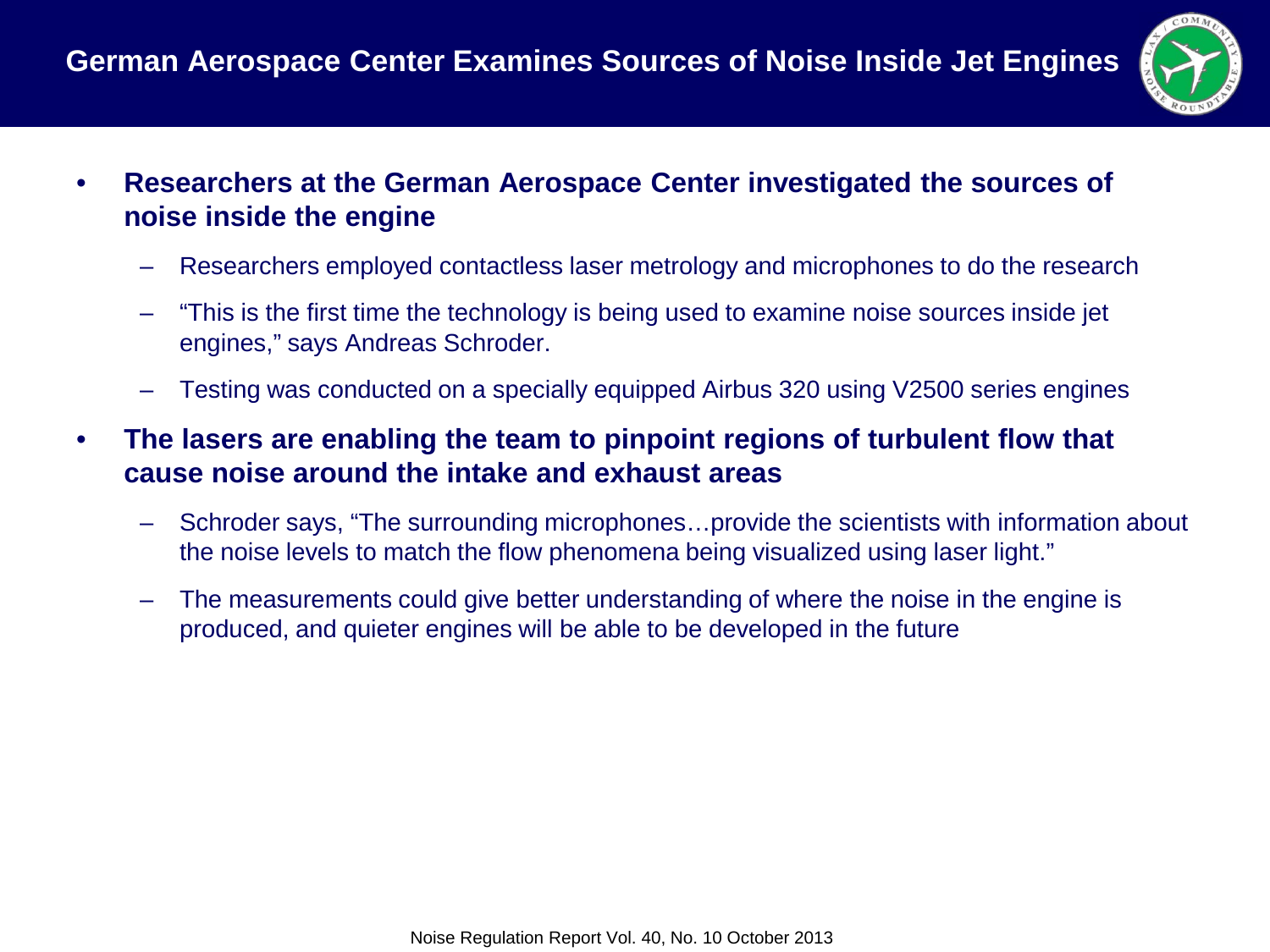

- **FAA Administrator, Michael Huerta says, "The aviation industry and government must come together and answer the question of what kind of aviation system is wanted and how can it be financed."**
	- Huerta was speaking on the government shutdown where many segments with different interests are pushing their own agendas
	- Sequester and the 16-day shutdown show that a comprehensive view of priorities and stable funding are needed
- **Huerta noted that the aviation trust fund only pays about two-thirds of the FAA's budget and the agency is consistently asked to do more with less**
	- Huerta said that the continuing resolution from the shutdown provides the FAA with an annual rate of \$100 million more than last year's budget, and is an acknowledgment that cuts the agency is facing have serious consequences on workforce and sustainability
- **The FAA must still cut hundreds of millions of dollars this year under sequester and yet is facing a \$5 billion backlog in deferred maintenance of facilities and equipment**
	- Huerta confirmed that work on NextGen during the shutdown was stopped or reduced creating more backlog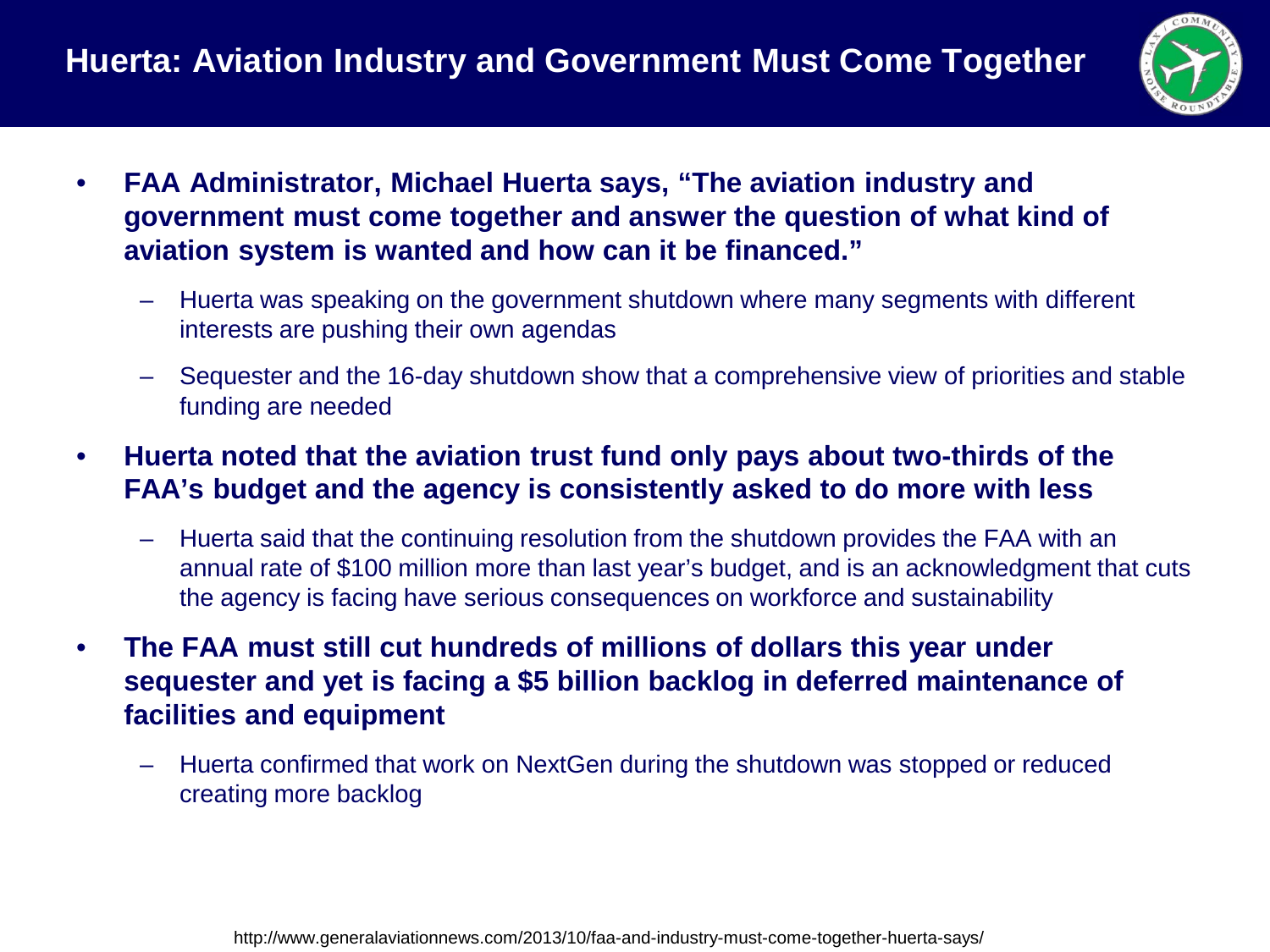#### **Spending Deal Protects Air-Traffic Controllers**



- **Ending the government shutdown avoided flight delays for lack of air traffic control (ATC) staff**
	- Last April, Congressional spending cuts prompted the agency to furlough controllers for a week causing thousands of flight delays
	- To remedy that situation, Congress agreed to shift \$253 million of Airport Improvement Program (AIP) money to cover operating expenses such as controllers
	- ATC staff had been exempted from the more recent shutdown
- **Congress has since approved funding of \$9.2 billion to the FAA to keep the agency fully staffed for a few more months preventing ATC and Safety Inspector furloughs**
- **Airports opposed raiding the AIP money, money that funds noise related projects, and welcomed the full staffing of controllers**
	- Doug Church, a National Air Traffic Controllers Assoc. (NATCA) spokesman said, "Now that the shutdown is finally over, establishing a stable funding mechanism is an essential next step for lawmakers."